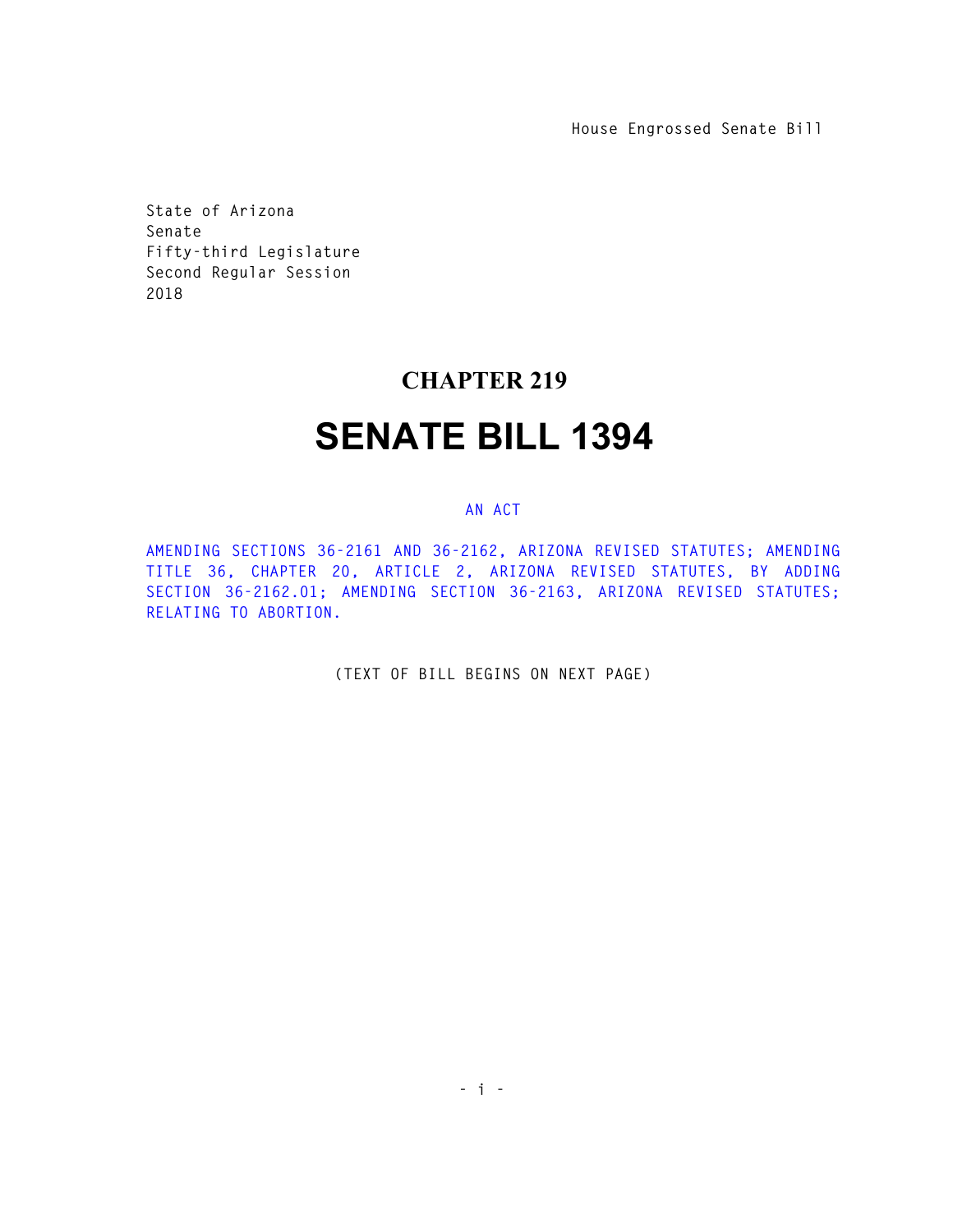**1 Be it enacted by the Legislature of the State of Arizona: 2 Section 1. Section 36-2161, Arizona Revised Statutes, is amended to 3 read: 4 36-2161. Abortions; reporting requirements 5 A. A hospital or facility in this state where abortions are 6 performed must submit to the department of health services on a form 7 prescribed by the department a report of each abortion performed in the 8 hospital or facility. The report shall not identify the individual 9 patient by name but OR INCLUDE ANY OTHER INFORMATION OR IDENTIFIER THAT 10 WOULD MAKE IT POSSIBLE TO IDENTIFY, IN ANY MANNER OR UNDER ANY 11 CIRCUMSTANCES, A WOMAN WHO HAS OBTAINED OR SOUGHT TO OBTAIN AN ABORTION. 12 THE REPORT must include the following information: 13 1. The name and address of the facility where the abortion was 14 performed. 15 2. The type of facility where the abortion was performed. 16 3. The county where the abortion was performed. 17 4. The woman's age. 18 5. The woman's educational background by highest grade completed 19 and, if applicable, level of college completed. 20 6. The county and state in which the woman resides. 21 7. The woman's race and ethnicity. 22 8. The woman's marital status. 23 9. The number of prior pregnancies and prior abortions of the 24 woman. 25 10. The number of previous spontaneous terminations of pregnancy of 26 the woman. 27 11. The gestational age of the unborn child at the time of the 28 abortion. 29 12. The reason for the abortion, including whether the abortion is 30 elective or due to maternal or fetal health considerations. AT LEAST ONE 31 OF THE FOLLOWING: 32 (a) THE ABORTION IS ELECTIVE. 33 (b) THE ABORTION IS DUE TO MATERNAL HEALTH CONSIDERATIONS, 34 INCLUDING ONE OF THE FOLLOWING: 35 (i) A PREMATURE RUPTURE OF MEMBRANES. 36 (ii) AN ANATOMICAL ABNORMALITY. 37 (iii) CHORIOAMNIONITIS. 38 (iv) PREECLAMPSIA. 39 (v) OTHER. 40 (c) THE ABORTION IS DUE TO FETAL HEALTH CONSIDERATIONS, INCLUDING 41 THE FETUS BEING DIAGNOSED WITH AT LEAST ONE OF THE FOLLOWING: 42 (i) A LETHAL ANOMALY. 43 (ii) A CENTRAL NERVOUS SYSTEM ANOMALY.**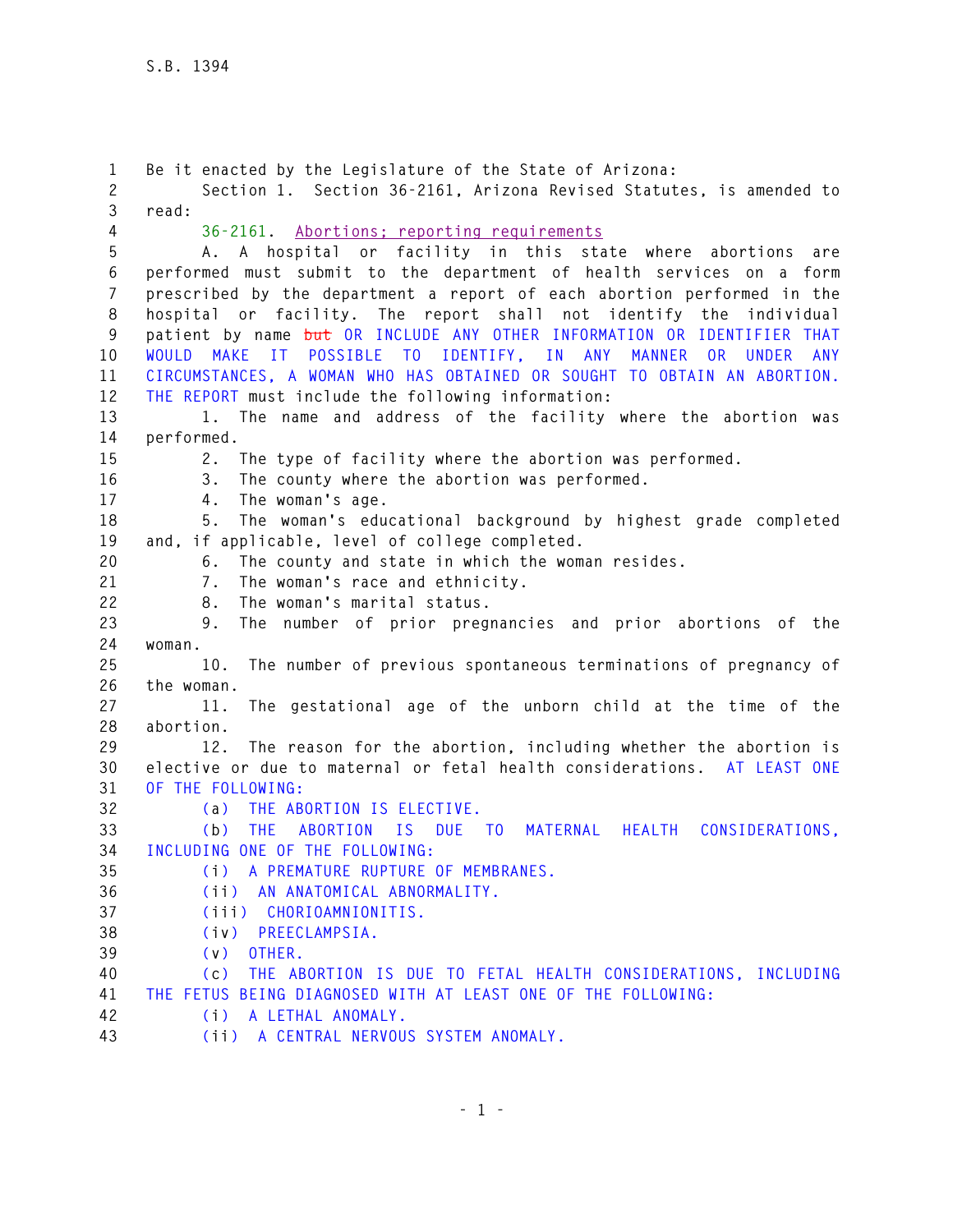**1 (iii) TRISOMY 18. 2 (iv) TRISOMY 21. 3 (v) TRIPLOIDY. 4 (vi) OTHER. 5 (d) THE PREGNANCY IS THE RESULT OF A SEXUAL ASSAULT. 6 (e) THE PREGNANCY IS THE RESULT OF INCEST. 7 (f) THE WOMAN IS BEING COERCED INTO OBTAINING AN ABORTION. 8 (g) THE WOMAN IS A VICTIM OF SEX TRAFFICKING. 9 (h) THE WOMAN IS A VICTIM OF DOMESTIC VIOLENCE. 10 (i) OTHER. 11 (j) THE WOMAN DECLINED TO ANSWER. 12 13. The type of procedure performed or prescribed and the date of 13 the abortion. 14 14. Any preexisting medical conditions of the woman that would 15 complicate pregnancy. and 16 15. Any known medical complication that resulted from the**  17 abortion<sup>-</sup>, INCLUDING AT LEAST ONE OF THE FOLLOWING: **18 (a) SHOCK. 19 (b) UTERINE PERFORATION. 20 (c) CERVICAL LACERATION REQUIRING SUTURE OR REPAIR. 21 (d) HEAVY BLEEDING OR HEMORRHAGE WITH ESTIMATED BLOOD LOSS OF AT 22 LEAST FIVE HUNDRED CUBIC CENTIMETERS. 23 (e) ASPIRATION OR ALLERGIC RESPONSE. 24 (f) POSTPROCEDURE INFECTION. 25 (g) SEPSIS. 26 (h) INCOMPLETE ABORTION RETAINING PART OF THE FETUS REQUIRING 27 REEVACUATION. 28 (i) DAMAGE TO THE UTERUS. 29 (j) FAILED TERMINATION OF PREGNANCY. 30 (k) DEATH OF THE PATIENT. 31 (l) OTHER. 32 (m) NONE. 33 15. 16. The basis for any medical judgment that a medical 34 emergency existed that excused the physician from compliance with the 35 requirements of this chapter. 36 16. 17. The physician's statement if required pursuant to section 37 36-2301.01. 38 17. 18. If applicable, the weight of the aborted fetus for any 39 abortion performed pursuant to section 36-2301.01. 40 18. 19. Whether a fetus or embryo was delivered alive as defined 41 in section 36-2301 during or immediately after an attempted abortion and 42 the efforts made to promote, preserve and maintain the life of the fetus 43 or embryo pursuant to section 36-2301.**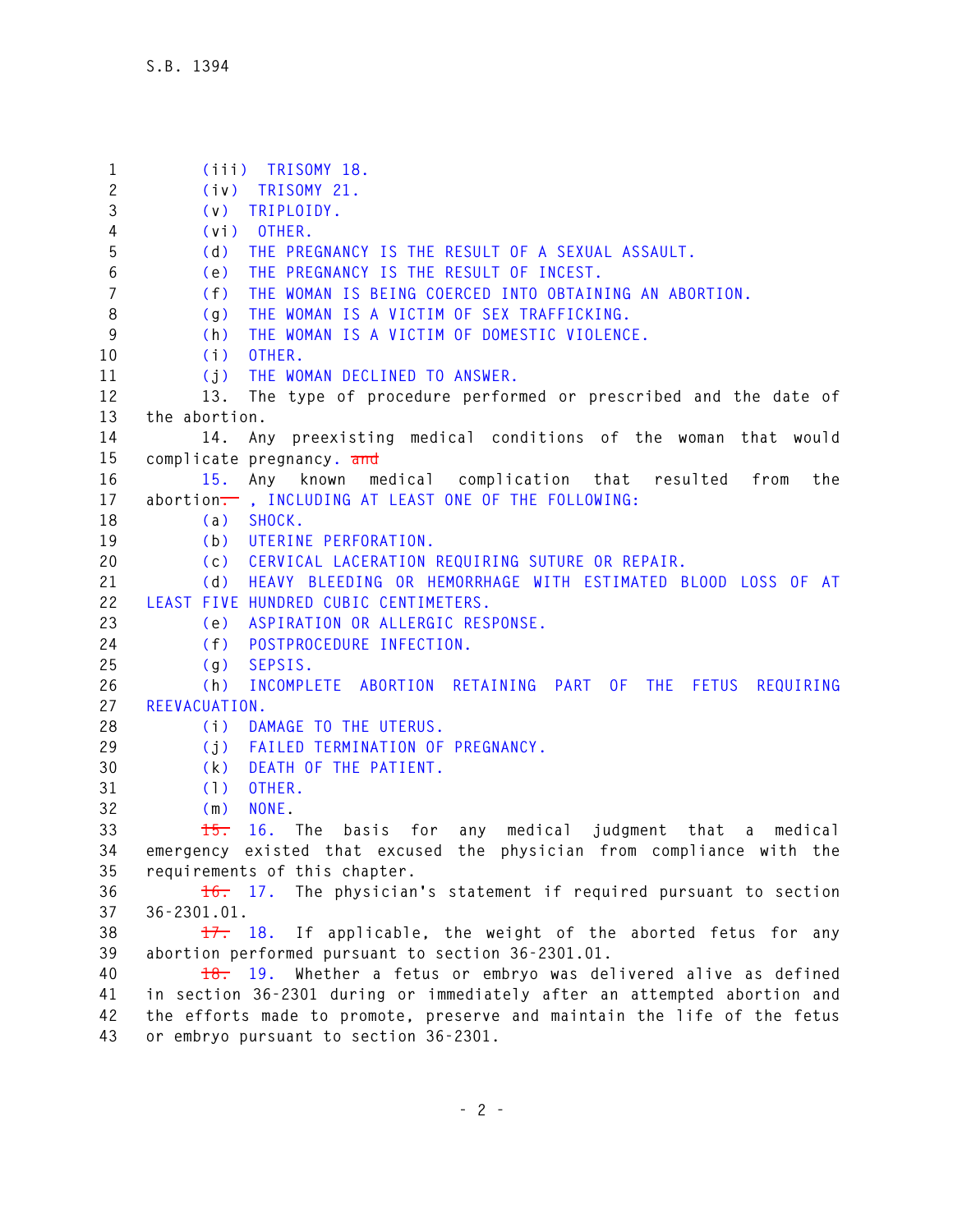**1 19. 20. Statements by the physician and all clinical staff who 2 observed the fetus or embryo during or immediately after the abortion 3 certifying under penalty of perjury that, to the best of their knowledge, 4 the aborted fetus or embryo was not delivered alive as defined in section 5 36-2301. 6 21. THE MEDICAL SPECIALTY OF THE PHYSICIAN PERFORMING THE ABORTION, 7 INCLUDING ONE OF THE FOLLOWING: 8 (a) OBSTETRICS-GYNECOLOGY. 9 (b) GENERAL OR FAMILY PRACTICE. 10 (c) EMERGENCY MEDICINE. 11 (d) OTHER. 12 22. THE TYPE OF ADMISSION FOR THE PATIENT, INCLUDING WHETHER THE 13 ABORTION WAS PERFORMED: 14 (a) AS AN OUTPATIENT PROCEDURE IN AN ABORTION CLINIC. 15 (b) AS AN OUTPATIENT PROCEDURE AT A HOSPITAL. 16 (c) AS AN INPATIENT PROCEDURE AT A HOSPITAL. 17 (d) AS AN OUTPATIENT PROCEDURE AT A HEALTH CARE INSTITUTION OTHER 18 THAN AN ABORTION CLINIC OR HOSPITAL. 19 23. WHETHER ANESTHESIA WAS ADMINISTERED TO THE MOTHER. 20 24. WHETHER ANESTHESIA WAS ADMINISTERED TO THE UNBORN CHILD. 21 B. THE HOSPITAL OR FACILITY SHALL REQUEST THE INFORMATION SPECIFIED 22 IN SUBSECTION A, PARAGRAPH 12 OF THIS SECTION AT THE SAME TIME THE 23 INFORMATION PURSUANT TO SECTION 36-2153 IS PROVIDED TO THE WOMAN 24 INDIVIDUALLY AND IN A PRIVATE ROOM TO PROTECT THE WOMAN'S PRIVACY. THE 25 INFORMATION REQUESTED PURSUANT TO SUBSECTION A, PARAGRAPH 12 OF THIS 26 SECTION MAY BE OBTAINED ON A MEDICAL FORM PROVIDED TO THE WOMAN TO 27 COMPLETE IF THE WOMAN COMPLETES THE FORM INDIVIDUALLY AND IN A PRIVATE 28 ROOM. 29 C. IF THE WOMAN WHO IS SEEKING THE ABORTION DISCLOSES THAT THE 30 ABORTION IS BEING SOUGHT BECAUSE OF A REASON DESCRIBED IN SUBSECTION A, 31 PARAGRAPH 12, SUBDIVISION (d), (e), (f), (g) OR (h) OF THIS SECTION, THE 32 HOSPITAL OR FACILITY SHALL PROVIDE THE WOMAN WITH INFORMATION REGARDING 33 THE WOMAN'S RIGHT TO REPORT A CRIME TO LAW ENFORCEMENT AND RESOURCES 34 AVAILABLE FOR ASSISTANCE AND SERVICES, INCLUDING A NATIONAL HUMAN 35 TRAFFICKING RESOURCE HOTLINE. 36 B. D. The report must be signed by the physician who performed the 37 abortion or, if a health professional other than a physician is authorized 38 by law to prescribe or administer abortion medication, the signature and 39 title of the person who prescribed or administered the abortion 40 medication. The form may be signed electronically and shall indicate that 41 the person who signs the report is attesting that the information in the 42 report is correct to the best of the person's knowledge. The hospital or 43 facility must transmit the report to the department within fifteen days 44 after the last day of each reporting month.**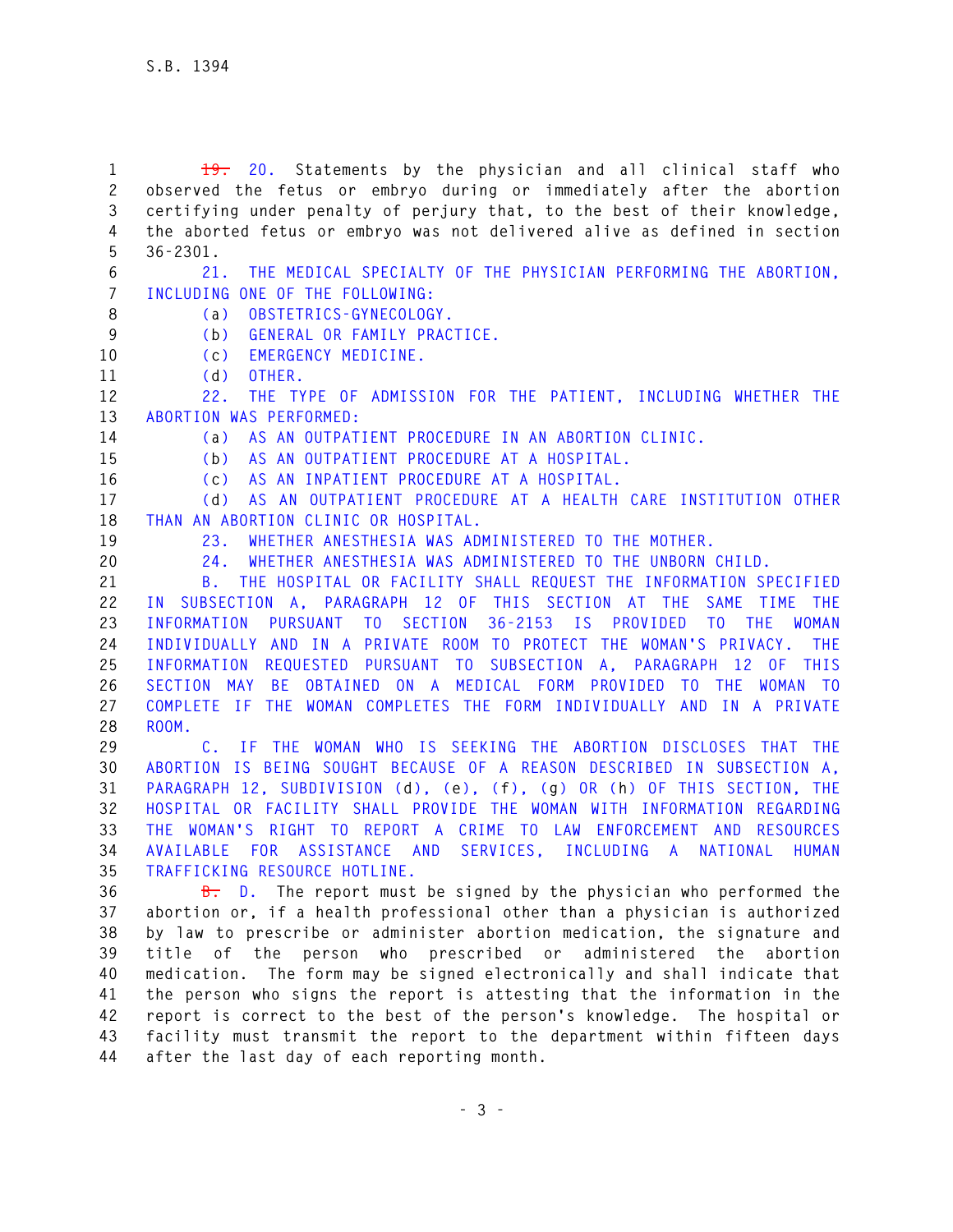**1 C. E. Any report filed pursuant to this section shall be filed 2 electronically at an internet website that is designated by the department 3 unless the person required to file the report applies for a waiver from 4 electronic reporting by submitting a written request to the department. 5 Sec. 2. Section 36-2162, Arizona Revised Statutes, is amended to 6 read: 7 36-2162. Complications; reporting requirements 8 A. A health professional who provides medical care or treatment to 9 a woman who, in the good faith judgment of the health professional, is in 10 need of medical care because of a complication or complications resulting 11 from having undergone an abortion or attempted abortion must file a report 12 with the department of health services on a form prescribed by the 13 department. The report shall not identify the individual patient by name 14 but must contain the following information and other information as the 15 department may require: 16 1. The date of the abortion. 17 2. The woman's age. 18 3. The number of pregnancies the woman may have had before the 19 abortion. 20 4. The number and type of abortions the woman may have had before 21 this abortion. 22 5. The name and address of the facility where the abortion was 23 performed. 24 6. The gestational age of the unborn child at the time of the 25 abortion, if known. 26 7. The type of abortion performed, if known. 27 8. The nature of the complication or complications. , INCLUDING AT 28 LEAST ONE OF THE FOLLOWING: 29 (a) SHOCK. 30 (b) UTERINE PERFORATION. 31 (c) CERVICAL LACERATION REQUIRING SUTURE OR REPAIR. 32 (d) HEAVY BLEEDING OR HEMORRHAGE WITH ESTIMATED BLOOD LOSS OF AT 33 LEAST FIVE HUNDRED CUBIC CENTIMETERS. 34 (e) ASPIRATION OR ALLERGIC RESPONSE. 35 (f) POSTPROCEDURE INFECTION. 36 (g) SEPSIS. 37 (h) INCOMPLETE ABORTION RETAINING PART OF THE FETUS REQUIRING 38 REEVACUATION. 39 (i) DAMAGE TO THE UTERUS. 40 (j) FAILED TERMINATION OF PREGNANCY. 41 (k) DEATH OF THE PATIENT. 42 (l) OTHER. 43 9. The medical treatment given. 44 10. The nature and extent, if known, of any permanent condition 45 caused by the complication.**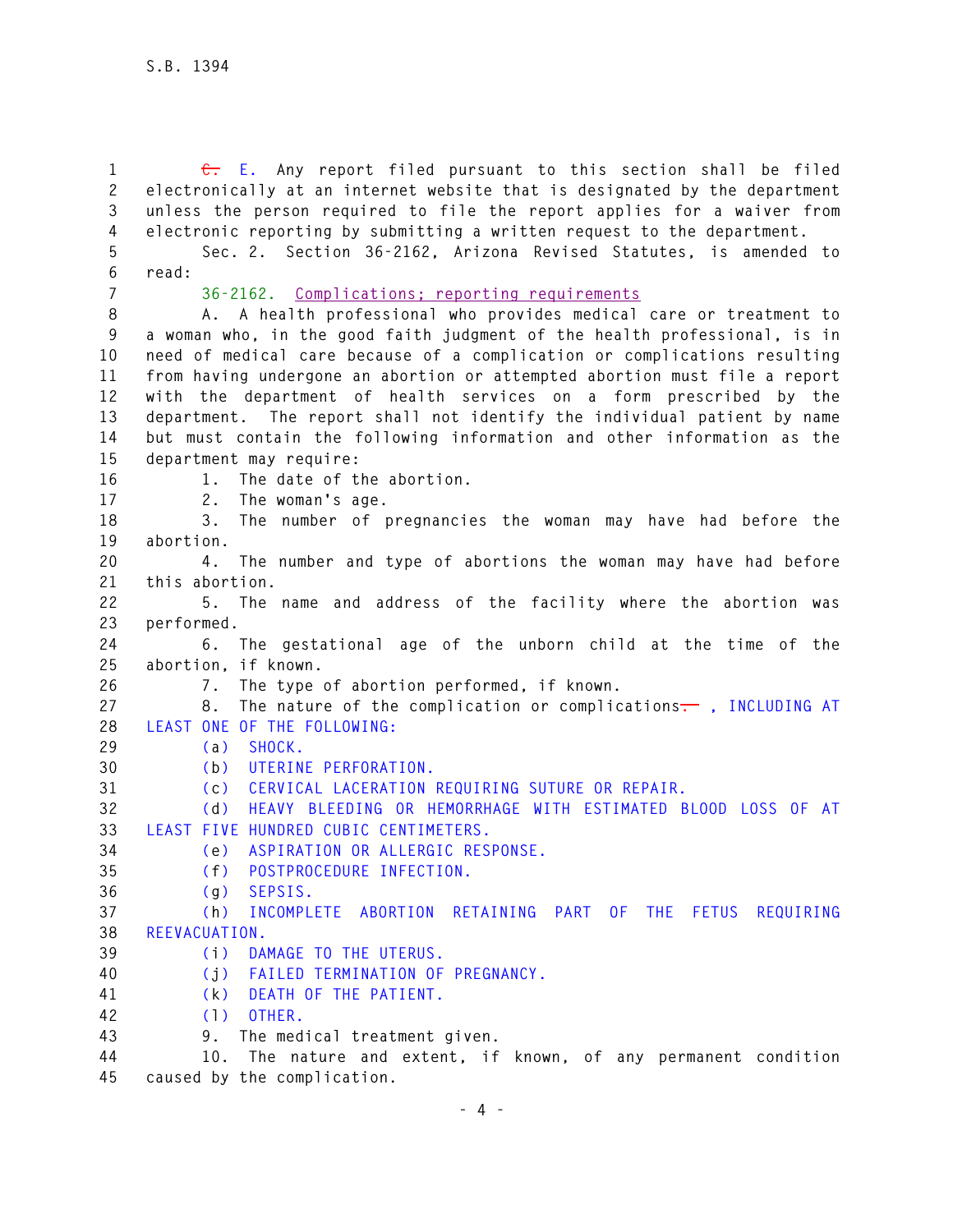**1 B. The hospital or facility shall complete the complication report, 2 which may be signed electronically and shall indicate that the person who 3 signs the report is attesting that the information in the report is 4 correct to the best of that person's knowledge. The hospital or facility 5 must transmit the report to the department within fifteen days after the 6 last day of each reporting month.** 

**7 C. Any report filed pursuant to this section shall be filed 8 electronically at an internet website that is designated by the department 9 unless the person required to file the report applies for a waiver from 10 electronic reporting by submitting a written request to the department.** 

**11 Sec. 3. Title 36, chapter 20, article 2, Arizona Revised Statutes, 12 is amended by adding section 36-2162.01, to read:** 

**13 36-2162.01. Informed consent; reporting requirements**

**14 A. A PHYSICIAN IN THIS STATE WHO PROVIDES INFORMED CONSENT 15 INFORMATION REGARDING ABORTION PURSUANT TO SECTION 36-2153 OR PERFORMS 16 FETAL ULTRASOUND IMAGING AND AUSCULTATION OF FETAL HEART TONE SERVICES 17 PURSUANT TO SECTION 36-2156 OR WHO DELEGATES TO A PERSON AUTHORIZED BY 18 SECTION 36-2153 OR 36-2156 THE DUTY TO PROVIDE THE INFORMATION OR SERVICES 19 REQUIRED BY THOSE SECTIONS SHALL SUBMIT TO THE DEPARTMENT OF HEALTH 20 SERVICES ON A FORM PRESCRIBED BY THE DEPARTMENT A REPORT THAT INCLUDES THE 21 FOLLOWING INFORMATION:** 

**22 1. THE NUMBER OF WOMEN TO WHOM THE PHYSICIAN PROVIDED THE 23 INFORMATION DESCRIBED IN SECTION 36-2153, SUBSECTION A, PARAGRAPH 1, AND, 24 OF THOSE WOMEN, THE NUMBER PROVIDED IN THE CAPACITY OF A REFERRING 25 PHYSICIAN AND THE NUMBER PROVIDED IN THE CAPACITY OF A PHYSICIAN WHO IS TO 26 PERFORM THE ABORTION.** 

**27 2. THE NUMBER OF WOMEN TO WHOM THE PHYSICIAN, PHYSICIAN ASSISTANT, 28 NURSE, PSYCHOLOGIST OR LICENSED BEHAVIORAL HEALTH PROFESSIONAL PROVIDED 29 THE INFORMATION DESCRIBED IN SECTION 36-2153, SUBSECTION A, PARAGRAPH 2, 30 AND, OF THOSE WOMEN, THE NUMBER PROVIDED IN THE CAPACITY OF A REFERRING 31 PHYSICIAN AND THE NUMBER PROVIDED IN THE CAPACITY OF A PHYSICIAN WHO IS TO 32 PERFORM THE ABORTION, AND, OF EACH OF THOSE NUMBERS, THE NUMBER PROVIDED 33 BY THE PHYSICIAN AND THE NUMBER PROVIDED BY A PHYSICIAN ASSISTANT, NURSE, 34 PSYCHOLOGIST OR LICENSED BEHAVIORAL HEALTH PROFESSIONAL.** 

**35 3. THE NUMBER OF WOMEN FOR WHOM THE PHYSICIAN OR QUALIFIED PERSON 36 WORKING IN CONJUNCTION WITH THE PHYSICIAN PERFORMED FETAL ULTRASOUND 37 IMAGING AND AUSCULTATION OF FETAL HEART TONE SERVICES DESCRIBED IN SECTION 38 36-2156, SUBSECTION A, PARAGRAPH 1, AND, OF THOSE NUMBERS, THE NUMBER 39 PROVIDED IN THE CAPACITY OF A REFERRING PHYSICIAN AND THE NUMBER PROVIDED 40 IN THE CAPACITY OF A PHYSICIAN WHO IS TO PERFORM THE ABORTION, AND, OF 41 EACH OF THOSE NUMBERS, THE NUMBER PROVIDED BY THE PHYSICIAN AND THE NUMBER 42 PROVIDED BY A QUALIFIED PERSON WORKING IN CONJUNCTION WITH THE PHYSICIAN.** 

**43 4. THE NUMBER OF ABORTIONS PERFORMED BY THE PHYSICIAN IN WHICH 44 INFORMATION REQUIRED BY SECTIONS 36-2153 AND 36-2156 TO BE PROVIDED AT 45 LEAST TWENTY-FOUR HOURS BEFORE THE ABORTION WAS NOT PROVIDED BECAUSE A**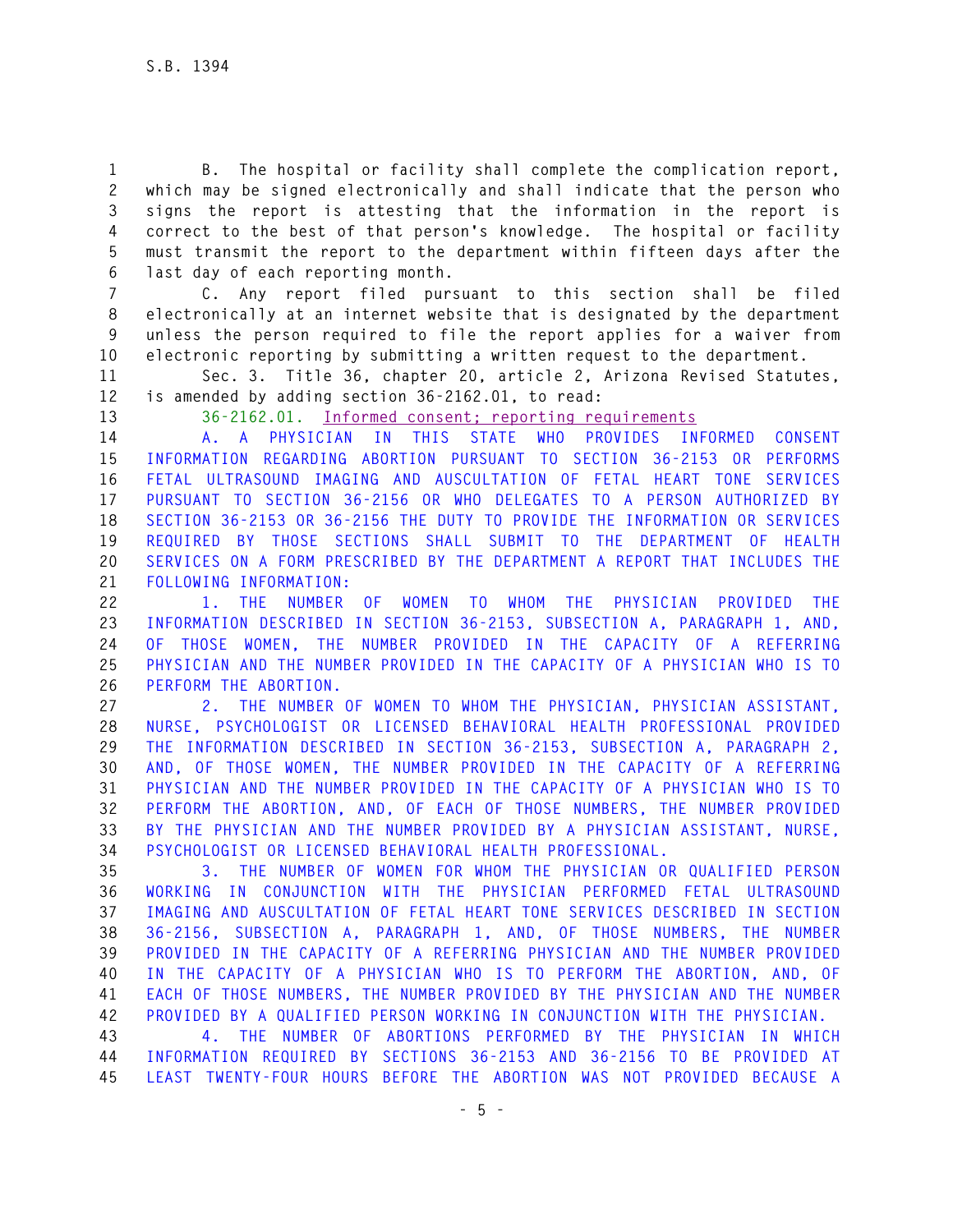**1 MEDICAL EMERGENCY COMPELLED THE PERFORMANCE OF AN ABORTION TO AVERT THE 2 WOMAN'S DEATH AND THE NUMBER OF ABORTIONS IN WHICH THIS REQUIRED 3 INFORMATION WAS NOT PROVIDED BECAUSE A MEDICAL EMERGENCY COMPELLED THE 4 PERFORMANCE OF AN ABORTION TO AVERT SUBSTANTIAL AND IRREVERSIBLE 5 IMPAIRMENT OF A MAJOR BODILY FUNCTION OF THE WOMAN.** 

**6 B. THE REPORT MAY NOT IDENTIFY THE INDIVIDUAL PATIENT BY NAME OR 7 INCLUDE ANY OTHER INFORMATION OR IDENTIFIER THAT WOULD MAKE IT POSSIBLE TO 8 IDENTIFY, IN ANY MANNER OR UNDER ANY CIRCUMSTANCES, A WOMAN WHO HAS 9 OBTAINED OR SOUGHT TO OBTAIN AN ABORTION.** 

**10 C. THE REPORT SHALL BE SIGNED BY THE PHYSICIAN WHO PROVIDED TO THE 11 WOMAN THE INFORMATION REQUIRED BY SECTION 36-2153, SUBSECTION A, PARAGRAPH 12 1 OR THE PHYSICIAN WHO DELEGATED THE DUTY TO ANOTHER PERSON AUTHORIZED BY 13 LAW TO PROVIDE TO THE WOMAN THE INFORMATION REQUIRED BY SECTION 36-2153, 14 SUBSECTION A, PARAGRAPH 2 OR SECTION 36-2156, SUBSECTION A, PARAGRAPH 1. 15 THE FORM MAY BE SIGNED ELECTRONICALLY AND SHALL INDICATE THAT THE 16 PHYSICIAN WHO SIGNS THE REPORT IS ATTESTING THAT THE INFORMATION IN THE 17 REPORT IS CORRECT TO THE BEST OF THE PHYSICIAN'S KNOWLEDGE. THE PHYSICIAN 18 MUST TRANSMIT THE REPORT TO THE DEPARTMENT WITHIN FIFTEEN DAYS AFTER THE 19 LAST DAY OF EACH REPORTING MONTH.** 

**20 D. ANY REPORT FILED PURSUANT TO THIS SECTION SHALL BE FILED 21 ELECTRONICALLY AT AN INTERNET WEBSITE THAT IS DESIGNATED BY THE DEPARTMENT 22 UNLESS THE PERSON REQUIRED TO FILE THE REPORT APPLIES FOR A WAIVER FROM 23 ELECTRONIC REPORTING BY SUBMITTING A WRITTEN REQUEST TO THE DEPARTMENT.** 

**24 Sec. 4. Section 36-2163, Arizona Revised Statutes, is amended to 25 read:** 

**26 36-2163. Reports; confidentiality; annual statistical report; 27 violations; classification; unprofessional 28 conduct; penalties**

**29 A. A report required by this article shall not contain the name of 30 the woman, common identifiers such as the woman's social security number, 31 driver license number or insurance carrier identification numbers or any 32 other information or identifiers that would make it possible to identify 33 in any manner or under any circumstances an individual who has obtained or 34 seeks to obtain an abortion.** 

**35 B. The department of health services shall collect all abortion 36 reports, and complication reports AND INFORMED CONSENT REPORTS and prepare 37 a comprehensive annual statistical report based on the data gathered in 38 the reports. The statistical report shall include a breakdown of the 39 number of abortions by gestational age of the unborn child at the time of 40 the abortion and the type of procedure performed or prescribed. THE 41 STATISTICAL REPORT SHALL INCLUDE A BREAKDOWN BY MONTH OF THE REASONS FOR 42 ABORTIONS PURSUANT TO SECTION 36-2161 AND A BREAKDOWN BY MONTH OF THE 43 NUMBER OF ABORTIONS PERFORMED OR PRESCRIBED BY EACH HOSPITAL AND FACILITY 44 PURSUANT TO SECTION 36-2161. ALL DATA INCLUDED ON THE FORMS PURSUANT TO 45 SECTIONS 36-2161, 36-2162 AND 36-2162.01 SHALL BE INCLUDED IN THE**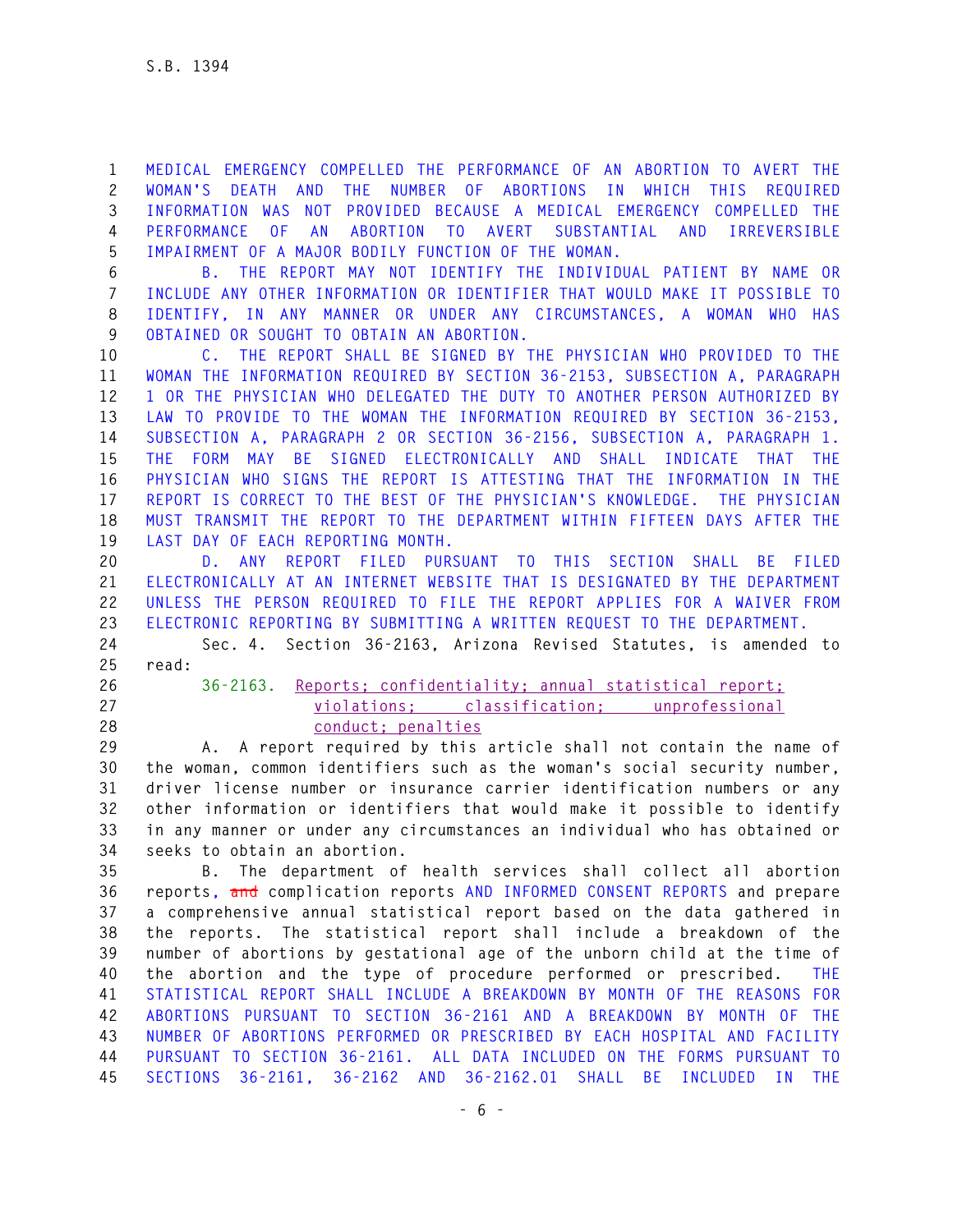**1 STATISTICAL REPORT, EXCEPT THAT THE DEPARTMENT SHALL CONFIDENTIALLY 2 MAINTAIN THE DATA THAT ALONE OR IN COMBINATION MAY CONSTITUTE INFORMATION 3 FROM WHICH AN INDIVIDUAL PERFORMING OR HAVING AN ABORTION MAY BE 4 IDENTIFIED USING EPIDEMIOLOGIC PRINCIPLES. The statistical report shall 5 not lead to the disclosure of the identity of any person filing a report 6 or about whom a report is filed. The department shall make the 7 statistical report available on its website and for public inspection and 8 copying. 9 C. The statistical report prepared by the department pursuant to 10 subsection B of this section shall include statistics from the 11 administrative office of the courts containing the following information: 12 1. The number of petitions filed pursuant to section 36-2152, 13 subsection B. 14 2. Of the petitions filed pursuant to section 36-2152, subsection 15 B, the number in which the judge appointed a guardian ad litem or 16 court-appointed counsel for the minor pursuant to section 36-2152, 17 subsection D. 18 3. Of the petitions filed pursuant to section 36-2152, subsection 19 B, the number in which the judge issued an order authorizing an abortion 20 without parental consent. 21 4. Of the petitions filed pursuant to section 36-2152, subsection 22 B, the number in which the judge issued an order denying the petition. 23 5. Of the petitions denied, the number appealed to the court of 24 appeals. 25 6. The number of those appeals that resulted in the denials being 26 affirmed. 27 7. The number of those appeals that resulted in the denial being 28 reversed. 29 D. THE STATISTICAL REPORT PREPARED BY THE DEPARTMENT PURSUANT TO 30 SUBSECTION B OF THIS SECTION SHALL INCLUDE STATISTICS FROM THE ARIZONA 31 HEALTH CARE COST CONTAINMENT SYSTEM CONTAINING THE FOLLOWING INFORMATION: 32 1. THE TOTAL NUMBER OF ABORTIONS PARTIALLY OR FULLY PAID FOR WITH 33 STATE MONIES THROUGH THE ARIZONA HEALTH CARE COST CONTAINMENT SYSTEM. 34 2. THE TOTAL AMOUNT OF STATE MONIES USED TO PAY FOR THE ABORTIONS 35 AND EXPENSES INCIDENTAL TO THE ABORTIONS. 36 3. THE TOTAL NUMBER OF ABORTIONS, IF ANY, PAID FOR WITH STATE 37 MONIES AND PERFORMED OUT OF STATE. 38 D. E. Except for a statistical report as provided in subsection B 39 of this section, a report filed pursuant to this article is not a public 40 record and is not available for public inspection, except that disclosure 41 may be made to law enforcement officials on an order of a court after 42 application showing good cause. The court may condition disclosure of the** 

**43 information on any appropriate safeguards it may impose.**